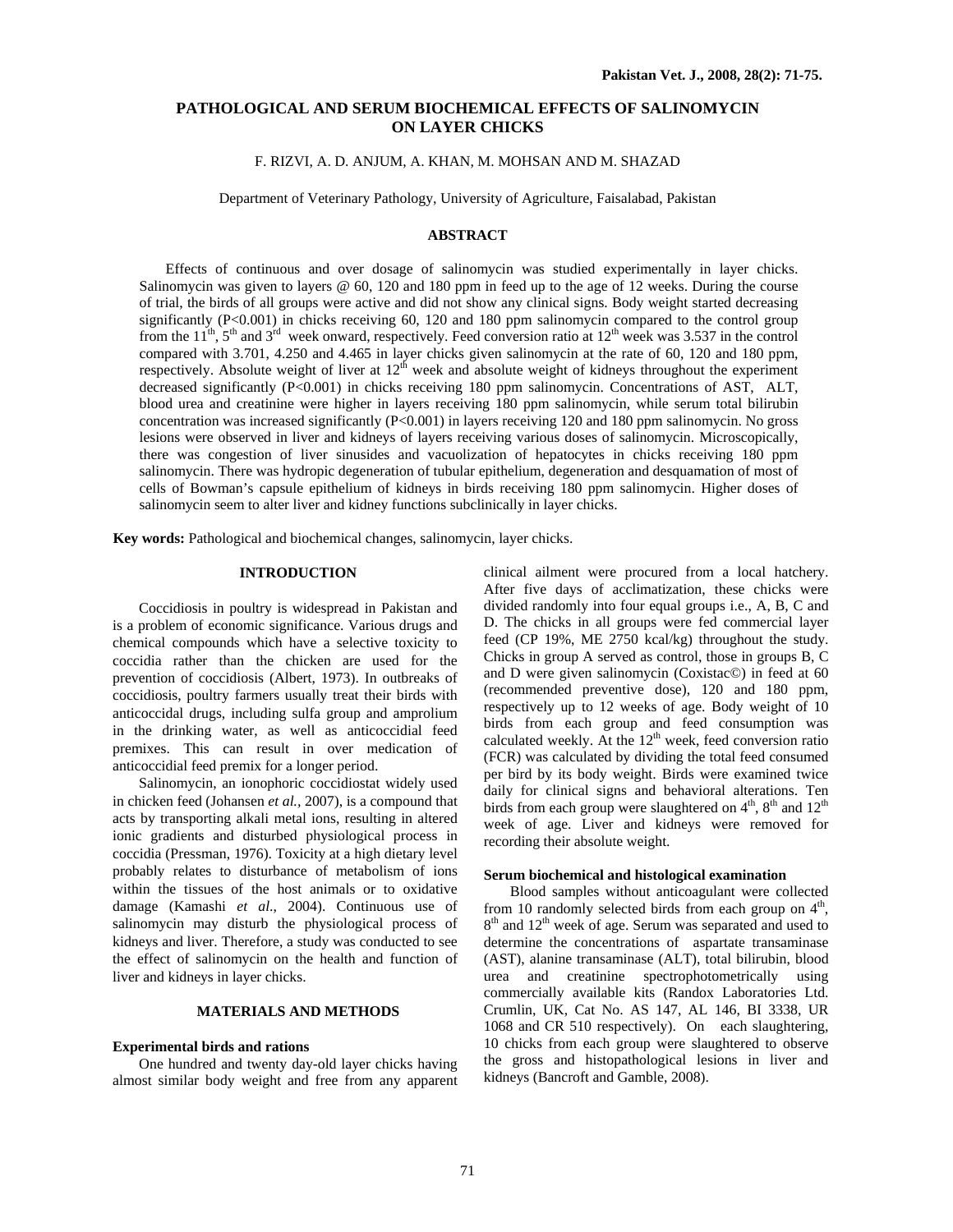## 72 **Pakistan Vet. J., 2008, 28(2): 71-75.**

### **Statistical analysis**

The data thus obtained were subjected to two way analysis of variance. Different group means were compared using Duncan's multiple range test.

#### **RESULTS**

During the course of the trial, birds of all groups were active and did not show any clinical signs. Body weight of layer chicks receiving 60 ppm salinomycin decreased significantly (P<0.001) than the control birds from  $11<sup>th</sup>$ week, whereas body weight in chicks receiving 180 and 120 ppm salinomycin started decreasing significantly  $(P<0.001)$  from 3<sup>rd</sup> and 5<sup>th</sup> week onward, respectively than the control birds (Table 1).

Values for cumulative feed conversion ratio (FCR) at  $12<sup>th</sup>$  week were 3.701, 4.250 and 4.465 in layer chicks given salinomycin at the rate of 60, 120 and 180 ppm salinomycin in feed (Fig. 1). A positive correlation between FCR and the dose of salinomycin  $(r = 0.986,$ P<0.001) was noted.

Absolute weight of liver was not affected by various doses of salinomycin on  $4<sup>th</sup>$  and  $8<sup>th</sup>$  week but was significantly increased on  $12<sup>th</sup>$  week of experiment at dose of 180 ppm compared to control birds. The absolute weight of kidneys significantly decreased from 4<sup>th</sup> week of experiment at dose of 180 ppm salinomycin (Table 2).

Differences in concentrations of ALT and AST in layer chicks receiving 60 and 120 ppm salinomycin compared to control chicks were non significant

throughout the experiment. In layer chicks receiving 180 ppm salinomycin, AST concentrations on  $12<sup>th</sup>$ , while ALT on  $8<sup>th</sup>$  and  $12<sup>th</sup>$  weeks were significantly (P<0.001) higher than in the control group (Table 3). Non significant difference in serum total bilirubin concentration was observed in layer chicks receiving 60 ppm salinomycin than the control chicks at all experimental weeks. However, it was significantly (P<0.001) increased in chicks receiving 120 ppm on  $12<sup>th</sup>$  and for 180 ppm salinomycin group on both  $8<sup>th</sup>$  and  $12<sup>th</sup>$  week of age than the control group (Table 3).

There was non significant difference throughout the study in concentrations of blood urea and creatinine in layer chicks receiving 60 and 120 ppm salinomycin than the control chicks. However, urea concentration was significantly (P<0.001) higher in layer chicks receiving 180 ppm salinomycin than the control birds  $8<sup>th</sup>$  and  $12<sup>th</sup>$ week post-treatment. The concentration of creatinine was also significantly higher in layers receiving 180 ppm slinomycin at  $12<sup>th</sup>$  week of age (Table 3).

No gross lesions were observed in liver and kidneys of chicks receiving various doses of salinomycin. Microscopically, there was congestion of sinusoidal spaces and degeneration observed as vacuolization of hepatocytes in chicks receiving 180 ppm salinomycin. The same hydropic degenerative changes in tubular epithelium, degeneration and desquamation of most of the epithelial cells of Bowman's capsule in chicks receiving 180 ppm salinomycin were also observed.

**Table 1: Effect of different doses of salinomycin on weekly body weight (g) of layer chicks** 

| Age (weeks) | Doses of salinomycin (ppm) |                               |                                  |                                  |  |  |
|-------------|----------------------------|-------------------------------|----------------------------------|----------------------------------|--|--|
|             | <b>Control</b>             | 60                            | 120                              | 180                              |  |  |
|             | $57.50 \pm 1.54$           | $59.70 \pm 1.17$              | $55.60 \pm 1.20$                 | $46.20 \pm 1.76$                 |  |  |
|             | $98.10 \pm 1.70$           | $96.90 \pm 2.63$              | $86.80 \pm 3.03$                 | $80.00 \pm 4.64$                 |  |  |
|             | $145.00 \pm 2.48$          | $141.30 \pm 2.55$             | $128.90 \pm 2.72$                | $111.70 \pm 2.89$ <sup>*</sup>   |  |  |
|             | $249.10 \pm 8.34$          | $248.20 \pm 6.88$             | $242.10 \pm 7.11$                | $206.10 \pm 2.56$ ***            |  |  |
|             | $386.40 \pm 13.33$         | $342.50 \pm 9.82$             | $301.30 \pm 8.90$ <sup>***</sup> | $291.20 \pm 8.80$ <sup>***</sup> |  |  |
| 6           | $418.50 \pm 2.80$          | $421.10 \pm 6.77$             | $397.30 \pm 5.33$                | $388.20 \pm 7.78$ ***            |  |  |
|             | $514.00 \pm 11.87$         | $513.70 \pm 9.83$             | $576.70 \pm 19.05***$            | $426.80 \pm 5.07***$             |  |  |
| 8           | $619.60 \pm 8.26$          | $633.70 \pm 10.80$            | $596.70 \pm 13.35***$            | $554.80 \pm 14.96***$            |  |  |
| 9           | $684.90 \pm 10.49$         | $686.40 \pm 10.8$             | $564.80 \pm 13.35***$            | $529.40 \pm 13.96***$            |  |  |
| 10          | $740.00 \pm 11.90$         | $731.00 \pm 14.81$            | $599.50 \pm 10.81$               | $574.50 \pm 14.51$               |  |  |
| 11          | $802.00 \pm 9.95$          | $757.00 \pm 17.24$ ***        | $633.00 \pm 8.57$ ***            | $579.50 \pm 13.25$ ***           |  |  |
| 12          | $898.50 \pm 18.23$         | $858.50 \pm 21.46$ ***<br>ややや | $714.00 \pm 6.23$ ***            | $640.50 \pm 7.43$ ***            |  |  |

Each figure represents mean  $(\pm$  SEM) of 10 chicks. \*\*\* Significant difference (P<0.001) compared with the control.

|  | Table 2: Effect of different doses of salinomycin on absolute weight (g) of liver and kidneys of layer chicks |  |  |  |
|--|---------------------------------------------------------------------------------------------------------------|--|--|--|
|  |                                                                                                               |  |  |  |

| Age (weeks) | Doses of salinomycin (ppm) |                 |                  |                       |  |
|-------------|----------------------------|-----------------|------------------|-----------------------|--|
|             | <b>Control</b>             | 60              | 120              | 180                   |  |
| Liver       |                            |                 |                  |                       |  |
| 4           | $3.09 \pm 0.13$            | $3.31 \pm 0.14$ | $2.85 \pm 0.09$  | $3.25 \pm 0.09$       |  |
| 8           | $2.98 \pm 0.07$            | $293 \pm 0.08$  | $3.07 \pm 0.09$  | $3.12 \pm 0.09$       |  |
| 12          | $2.40 \pm 0.08$            | $2.32 \pm 0.10$ | $2.64 \pm 0.09$  | $2.68 \pm 0.05***$    |  |
| Kidneys     |                            |                 |                  |                       |  |
| 4           | $1.18 \pm 0.07$            | $1.15 \pm 0.07$ | $1.17 \pm 0.04$  | $0.86 \pm 0.08$ ***   |  |
| 8           | $0.95 \pm 0.03$            | $0.90 \pm 0.03$ | $0.88 \pm 0.03$  | $0.84 \pm 0.04^{***}$ |  |
| 12          | $0.97 \pm 0.02$            | $0.95 \pm 0.04$ | $10.94 \pm 0.04$ | $0.88 \pm 0.04^{***}$ |  |

Each figure represents mean (±SEM) of 10 chicks. \*\*\*Significant difference (P<0.001) compared with the control.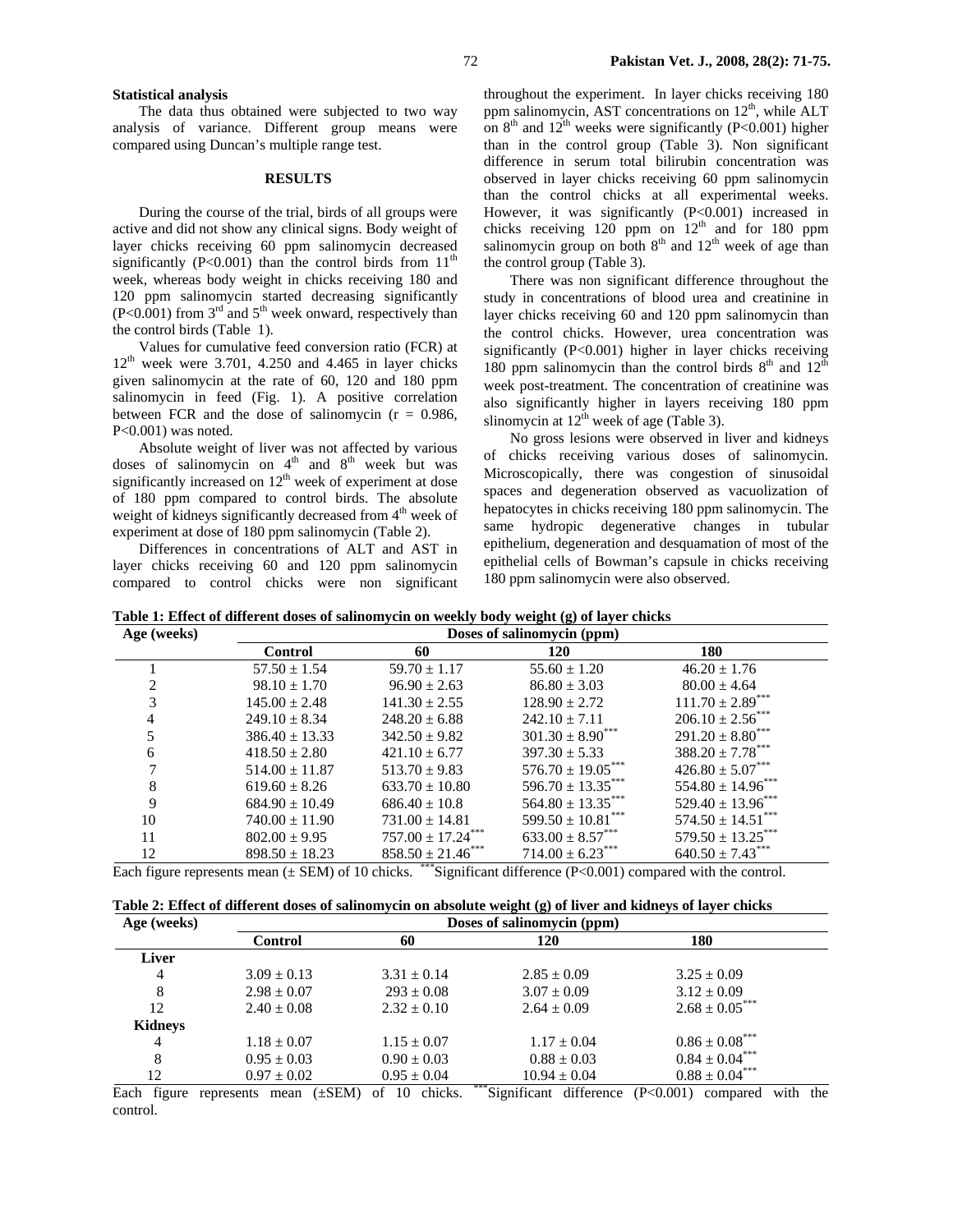

Fig. 1: Effect of salinomycin on FCR of layer chicks at different weeks of age.

# **DISCUSSION**

Salinomycin is not only used extensively in Pakistan for treatment of coccidiosis in poultry but also used worldwide (Kennedy *et al*., 1995). In the present study, no clinical signs were observed in layer chicks at any dose level of salinomycin. However, in turkeys as little as 20- 30 ppm salinomycin in feed caused difficult and incoordinated movements, paralysis of leg and neck muscles, dysponea and diarrhea and even 34.5% mortality (Assen, 2006), indicating species variation.

In the present study, 60 ppm salinomycin, the recommended dose, did not affect body weight in female layer chicks up to 10 weeks post treatment, however, thereafter body weight decreased significantly compared to control group (P<0.001). It indicates that prolonged use of salinomycin, even at the recommended dose, for prophylaxis of coccidiosis can suppress growth. The growth suppression at 60 ppm in layer chicks is in congruence with findings of various workers (Prohaszka and Rozsnyai, 1990; Thompson *et al*., 2005). In contrast, Pearson *et al*. (1990) observed that 40-80 ppm salinomycin had no effect on body weight in broilers.

At 120 and 180 ppm dose, salinomycin significantly decreased body weight from  $5<sup>th</sup>$  and  $3<sup>rd</sup>$  week post treatment in female layer chicks (P<0.001). The inverse correlation between dose of salinomycin and weight gain in female layer chicks  $(r = -0.979, P < 0.01)$  further suggests that growth suppression was dose dependent i.e. with the increase in dose of salinomycin, growth was depressed more and earlier than the lower dose. Growth depression observed at higher doses of salinomycin in layer chicks in the present study is unequivocal confirmation of previous studies (Keshavarz and McDougald, 1982; Pearson *et al*., 1990).

This growth suppression in layers receiving higher doses of salinomycin could be due to incompatibility of feed ingredients which vary at various places within a country and around the world. Prohaszka and Rozsanyai (1990) observed that when included in the diet stabilized with TD antioxidant (6,6'ethyliden-bis/2,2;4-trimethyl-1,2 dihydroquinoline), salinomycin caused a strong, monensin a moderate and lasalocid did not cause any growth depression in the broiler chicks. In their study, the growth suppressive effect of salinomycin also increased when given in diet with high saprophyte count. The TD antioxidant is not widely used in poultry feed in Pakistan. However, bacterial count is usually very high under local conditions due to use of fish meal, poultry offal and feather meal, blood meal and bone meal. Saprophytic bacteria, during excessive multiplication in poultry feed, release metabolites of increased bacterial activity which may enhance toxicity of salinomycin and monensin (Prohaszka *et al*., 1987).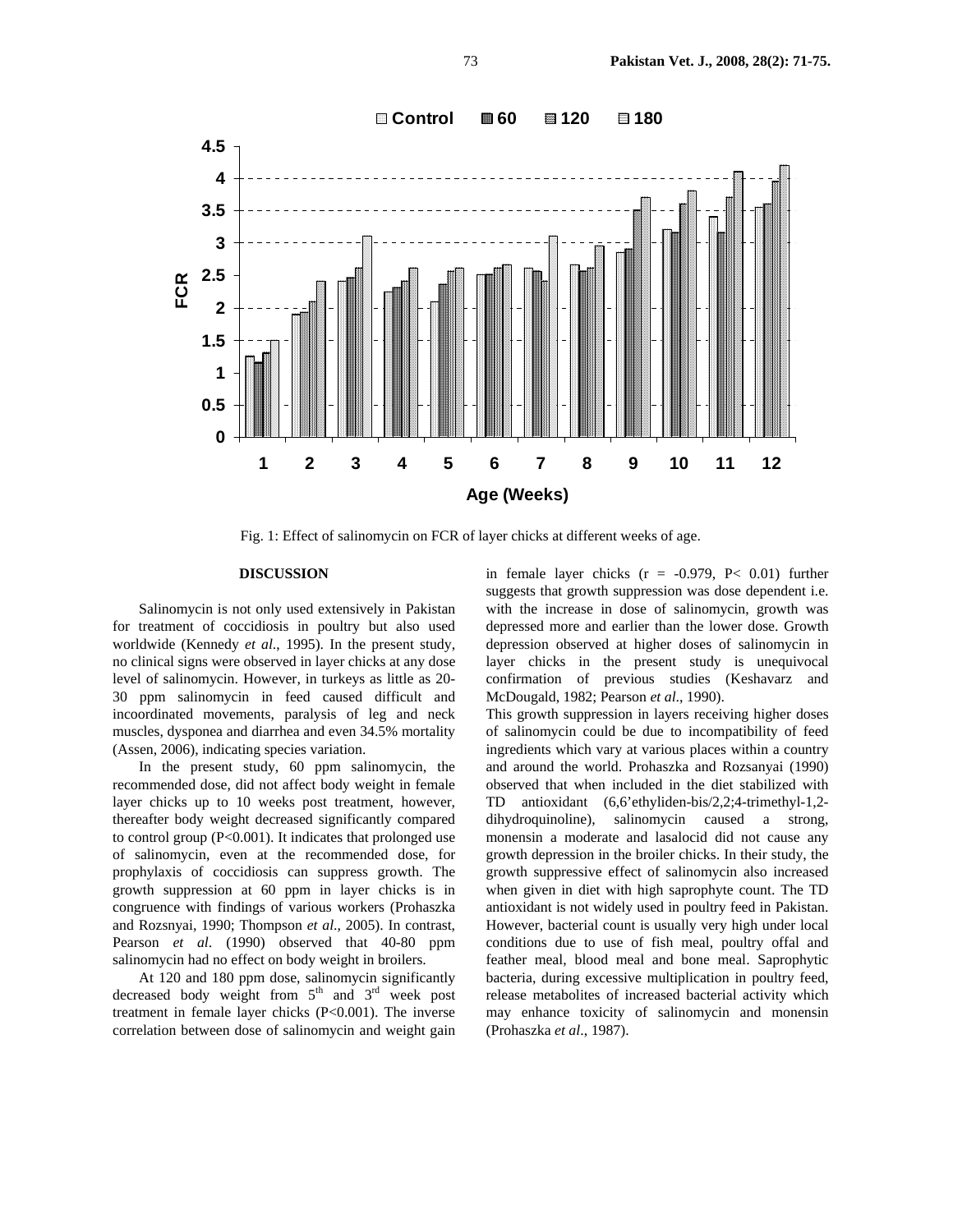| Age (weeks)                      |                  | Doses of salinomycin (ppm) |                       |                       |  |  |
|----------------------------------|------------------|----------------------------|-----------------------|-----------------------|--|--|
|                                  | Control          | 60                         | <b>120</b>            | 180                   |  |  |
| Aspartate transaminase (IU/L)    |                  |                            |                       |                       |  |  |
| 4                                | $25.10 \pm 3.25$ | $23.20 \pm 1.99$           | $30.90 \pm 4.57$      | $31.10 \pm 1.18$      |  |  |
| 8                                | $33.70 \pm 5.12$ | $31.10 \pm 8.19$           | $36.80 \pm 5.41$      | $47.10 \pm 7.18$      |  |  |
| 12                               | $48.50 \pm 3.95$ | $45.80 \pm 2.79$           | $48.00 \pm 4.98$      | $56.00 \pm 5.82***$   |  |  |
| Alanine transaminase (IU/L)      |                  |                            |                       |                       |  |  |
| 4                                | $8.90 \pm 1.44$  | $7.40 \pm 1.14$            | $8.20 \pm 1.03$       | $9.20 \pm 0.40$       |  |  |
| 8                                | $13.70 \pm 1.64$ | $11.20 \pm 2.36$           | $17.70 \pm 1.33$      | $18.20 \pm 2.14***$   |  |  |
| 12                               | $24.50 \pm 2.80$ | $24.90 \pm 2.23$           | $26.00 \pm 2.27$      | $29.10 \pm 2.23***$   |  |  |
| Bilirubin concentration (mmol/L) |                  |                            |                       |                       |  |  |
| 4                                | $0.44 \pm 0.01$  | $0.45 \pm 0.02$            | $0.52 \pm 0.03$       | $0.42 \pm 0.03$       |  |  |
| 8                                | $0.88 \pm 0.03$  | $0.81 \pm 0.02$            | $0.86 \pm 0.04$       | $0.92 \pm 0.13***$    |  |  |
| 12                               | $1.08 \pm 0.05$  | $0.97 \pm 0.07$            | $1.23 \pm 0.11^{***}$ | $1.33 \pm 0.04^{***}$ |  |  |
| Blood urea (mg/dL)               |                  |                            |                       |                       |  |  |
| 4                                | $7.97 \pm 1.57$  | $7.85 \pm 0.99$            | $10.07 \pm 1.78$      | $11.28 \pm 1.51$      |  |  |
| $\,8\,$                          | $14.52 \pm 1.52$ | $15.40 \pm 0.33$           | $16.46 \pm 1.43$      | $18.64 \pm 1.35***$   |  |  |
| 12                               | $17.21 \pm 0.39$ | $18.85 \pm 1.20$           | $18.07 \pm 0.43$      | $22.20 \pm 1.55***$   |  |  |
| Creatinine concentration (mg/dL) |                  |                            |                       |                       |  |  |
| 4                                | $0.86 \pm 0.15$  | $0.76 \pm 0.05$            | $0.84 \pm 0.02$       | $0.62 \pm 0.05$       |  |  |
| 8                                | $0.95 \pm 0.07$  | $0.98 \pm 0.05$            | $0.94 \pm 0.11$       | $0.76 \pm 0.10$       |  |  |
| 12                               | $0.70 \pm 0.03$  | $0.76 \pm 0.12$            | $1.01 \pm 0.17$       | $1.38 \pm 0.17^{***}$ |  |  |

**Table 3: Effect of different doses of salinomycin on biochemical parameters in layer chicks** 

Each figure represents mean  $(\pm$  SEM) of 10 chicks.

Significant difference  $(P<0.001)$  compared with the control.

Growth depression in layers receiving higher doses of salinomycin could be due to reduced feed intake which was accompanied by poor FCR. There was significant positive correlation between FCR and dose of salinomycin which shows dose related effect of salinomycin. The poor FCR observed in the present study is in line with other workers who observed reduced feed consumption and poor FCR with therapeutic doses (Conway *et al*., 2002), as well as with higher doses of salinomycin in broilers (Keshavarz and McDougald, 1982).

Salinomycin caused damage to the liver at high doses which is also augmented by significant changes in serum chemistry related to liver functions. The AST is a cytoplasmic enzyme and ALT is present both in cytoplasm and mitochondria of hepatic cells. Normal plasma shows low activities of both these enzymes, neither enzyme is specific to liver but ALT occurs in much higher concentration in the liver than elsewhere and consequently increased ALT activity reflects hepatic damage more specifically. These enzymes are liberated into the blood whenever liver cells are damaged and increased plasma activity is a very sensitive index of hepatic damage (Stogdale, 1981). Alteration in serum enzymes and bilirubin reflect damage to the hepatocytes.

In the present study, AST activity was not affected significantly at 60 and 120 ppm salinomycin doses but at 180 ppm it increased significantly (P<0.001). Total serum bilirubin concentration was normal at 60 ppm salinomycin but increased significantly in chicks (P<0.001) receiving 120 and 180 ppm salinomycin. Increased AST activity with salinomycin at 50 ppm in turkeys (Griffiths *et al*., 1989) and 120 mg/kg feed in broilers (Kamashi *et al*., 2004) has been reported. Neufeld (1992) also reported increased AST activity in a flock of turkeys given salinomycin at dose of 15.5 g/Kg feed by mistake. The increase in the concentration of these enzymes in the present study though not substantial, indicates a biochemical change which could be related to mild degenerative changes recorded in hepatocytes.

Salinomycin selectively facilitates transmembrane exchange of sodium and potassium. As a result of this uncontrolled movement, ion gradient and concentration across the cell membrane is altered and physiological process of the coccidia is disturbed (Brander *et al*., 1993). It may be possible that at higher doses salinomycin disturbs the physiological process of host cells, leading to activation of proteolytic enzymes, which affect the cellular and intracellular membrane integrity and cause pathological changes. In the present study, the hepatic biochemical changes could have resulted from any of these mechanisms. However, the exact mechanism of damage needs further investigation.

In the present study, blood urea concentration was not affected at 60 and 120 ppm salinomycin but it was significantly (P<0.001) increased in chicks receiving 180 ppm salinomycin. Urea is the end product of protein metabolism which is excreted through kidneys. In broilers, 120 ppm salinomycin significantly increased urea concentration in serum (Kamashi *et al*., 2004). Serum creatinine concentration was not affected at 60 ppm salinomycin but its concentration was significantly increased in layer chicks receiving higher doses (120 ppm and 180 ppm) of salinomycin at  $12<sup>th</sup>$  week posttreatment (P<0.001). Increase in blood urea and serum creatinine concentration in broilers with salinomycin treatment have been reported (Kamashi *et al*., 2004) and indicate renal damage (Benjamin, 1978).